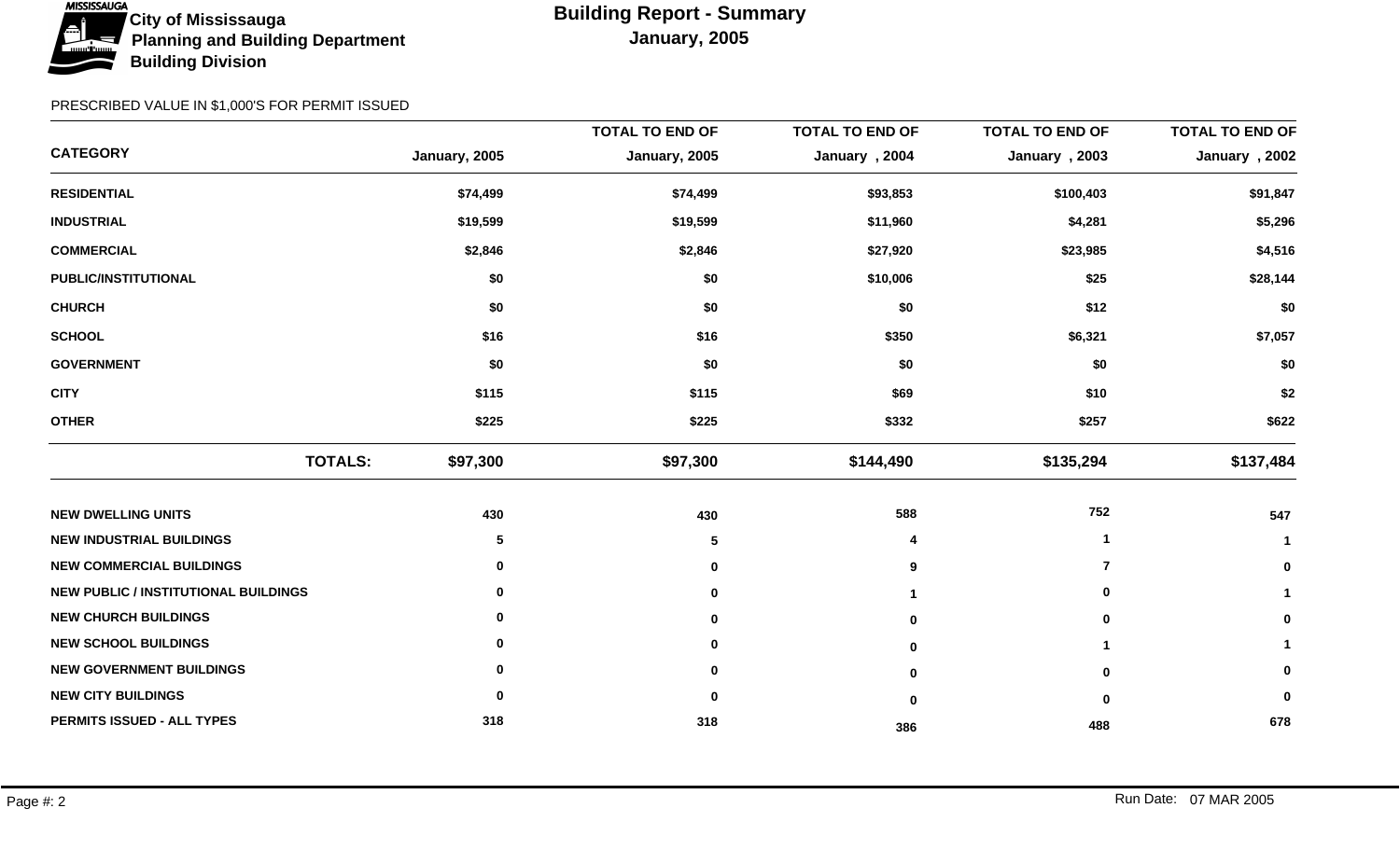

|                                             |                | <b>TOTAL TO END OF</b> | <b>TOTAL TO END OF</b> | <b>TOTAL TO END OF</b> | <b>TOTAL TO END OF</b> |
|---------------------------------------------|----------------|------------------------|------------------------|------------------------|------------------------|
| <b>CATEGORY</b>                             | February, 2005 | February, 2005         | February, 2004         | February, 2003         | February, 2002         |
| <b>RESIDENTIAL</b>                          | \$34,771       | \$109,270              | \$105,371              | \$135,367              | \$151,839              |
| <b>INDUSTRIAL</b>                           | \$4,271        | \$23,870               | \$26,345               | \$16,420               | \$25,716               |
| <b>COMMERCIAL</b>                           | \$11,297       | \$14,143               | \$35,003               | \$29,246               | \$21,579               |
| PUBLIC/INSTITUTIONAL                        | \$16           | \$16                   | \$10,006               | \$62,577               | \$45,604               |
| <b>CHURCH</b>                               | \$0            | \$0                    | \$50                   | \$12                   | \$0                    |
| <b>SCHOOL</b>                               | \$10,080       | \$10,096               | \$390                  | \$6,321                | \$7,200                |
| <b>GOVERNMENT</b>                           | \$0            | \$0                    | \$0                    | \$0                    | \$0                    |
| <b>CITY</b>                                 | \$0            | \$115                  | \$69                   | \$364                  | \$383                  |
| <b>OTHER</b>                                | \$363          | \$588                  | \$658                  | \$683                  | \$1,234                |
| <b>TOTALS:</b>                              | \$60,798       | \$158,098              | \$177,892              | \$250,990              | \$253,555              |
| <b>NEW DWELLING UNITS</b>                   | 142            | 572                    | 630                    | 940                    | 867                    |
| <b>NEW INDUSTRIAL BUILDINGS</b>             | 0              | 5                      | 8                      |                        | $\mathbf{2}$           |
| <b>NEW COMMERCIAL BUILDINGS</b>             | $\mathbf{2}$   | $\overline{2}$         | 10                     | 9                      | 5                      |
| <b>NEW PUBLIC / INSTITUTIONAL BUILDINGS</b> | 0              |                        |                        |                        | $\mathbf{2}$           |
| <b>NEW CHURCH BUILDINGS</b>                 | 0              | 0                      | $\mathbf 0$            | 0                      | 0                      |
| <b>NEW SCHOOL BUILDINGS</b>                 |                |                        | 0                      |                        |                        |
| <b>NEW GOVERNMENT BUILDINGS</b>             | 0              | 0                      | $\bf{0}$               | O                      | 0                      |
| <b>NEW CITY BUILDINGS</b>                   | 0              | 0                      | 0                      | 0                      | 0                      |
| PERMITS ISSUED - ALL TYPES                  | 368            | 686                    | 613                    | 913                    | 1,173                  |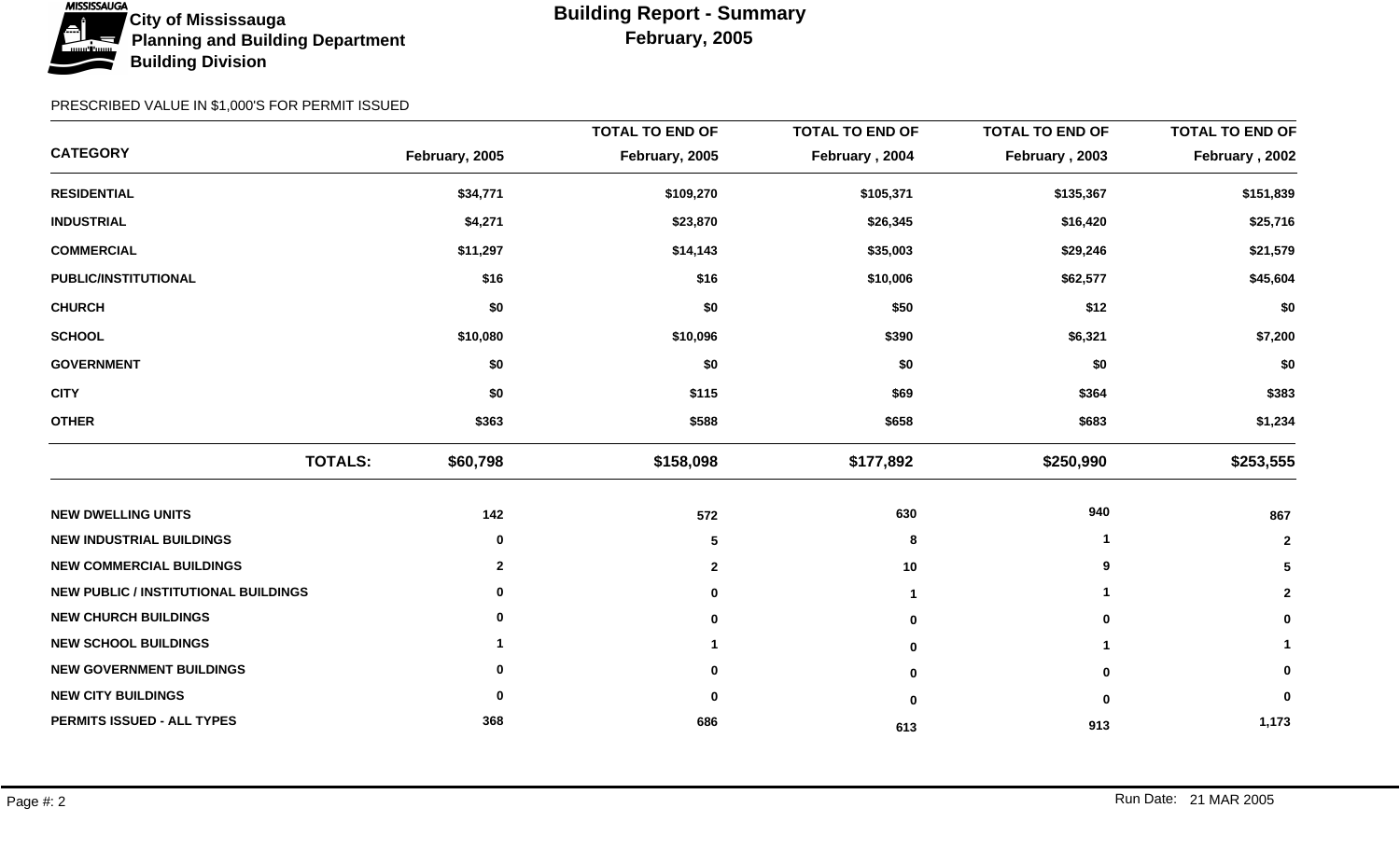

|                                             |                    | <b>TOTAL TO END OF</b> | <b>TOTAL TO END OF</b> | <b>TOTAL TO END OF</b> | <b>TOTAL TO END OF</b> |
|---------------------------------------------|--------------------|------------------------|------------------------|------------------------|------------------------|
| <b>CATEGORY</b>                             | <b>March, 2005</b> | <b>March, 2005</b>     | March , 2004           | March , 2003           | March , 2002           |
| <b>RESIDENTIAL</b>                          | \$29,574           | \$138,844              | \$169,353              | \$224,387              | \$250,093              |
| <b>INDUSTRIAL</b>                           | \$23,300           | \$47,170               | \$56,547               | \$27,079               | \$28,676               |
| <b>COMMERCIAL</b>                           | \$2,681            | \$16,824               | \$41,193               | \$33,850               | \$40,729               |
| PUBLIC/INSTITUTIONAL                        | \$26               | \$42                   | \$13,447               | \$62,729               | \$45,744               |
| <b>CHURCH</b>                               | \$0                | \$0                    | \$98                   | \$12                   | \$371                  |
| <b>SCHOOL</b>                               | \$482              | \$10,578               | \$2,716                | \$6,321                | \$11,530               |
| <b>GOVERNMENT</b>                           | \$20               | \$20                   | \$0                    | \$33                   | \$8                    |
| <b>CITY</b>                                 | \$1,664            | \$1,779                | \$77                   | \$364                  | \$383                  |
| <b>OTHER</b>                                | \$170              | \$758                  | \$830                  | \$1,026                | \$1,389                |
| <b>TOTALS:</b>                              | \$57,917           | \$216,015              | \$284,261              | \$355,801              | \$378,923              |
| <b>NEW DWELLING UNITS</b>                   | 144                | 716                    | 934                    | 1,419                  | 1,438                  |
| <b>NEW INDUSTRIAL BUILDINGS</b>             | 1                  | 6                      | 12                     | 6                      | 3                      |
| <b>NEW COMMERCIAL BUILDINGS</b>             | 0                  | $\mathbf{2}$           | 14                     | 10                     | 8                      |
| <b>NEW PUBLIC / INSTITUTIONAL BUILDINGS</b> | 0                  |                        | 3                      | 1                      | $\mathbf{2}$           |
| <b>NEW CHURCH BUILDINGS</b>                 | 0                  | O                      | 0                      | 0                      | 0                      |
| <b>NEW SCHOOL BUILDINGS</b>                 | 0                  |                        | 0                      |                        | $\mathbf{2}$           |
| <b>NEW GOVERNMENT BUILDINGS</b>             |                    |                        | 0                      | $\bf{0}$               | 0                      |
| <b>NEW CITY BUILDINGS</b>                   | 0                  | 0                      | $\bf{0}$               | $\bf{0}$               | 0                      |
| PERMITS ISSUED - ALL TYPES                  | 348                | 1,034                  | 1,116                  | 1,549                  | 1,774                  |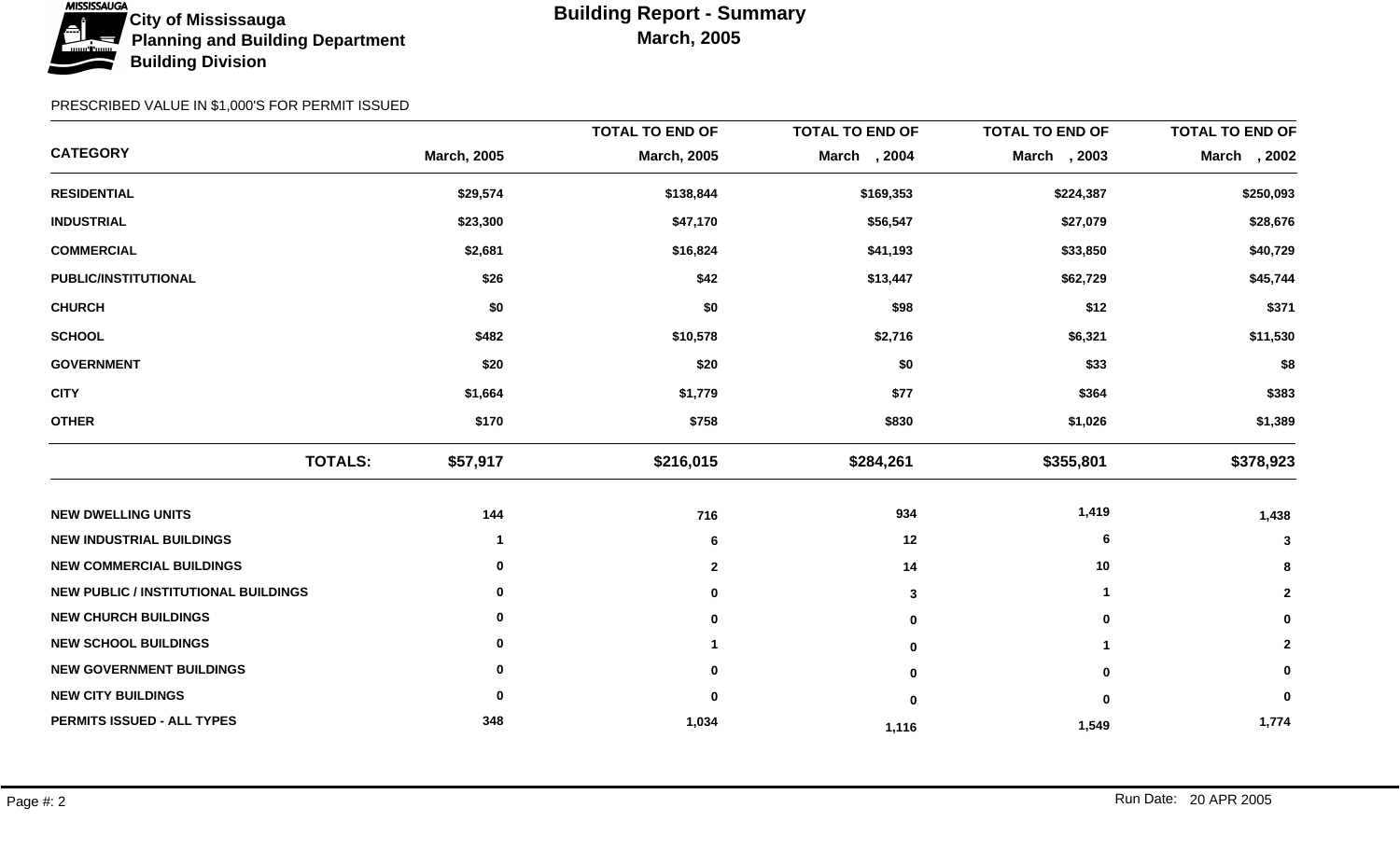

|                                             |                    | <b>TOTAL TO END OF</b> | <b>TOTAL TO END OF</b> | <b>TOTAL TO END OF</b> | <b>TOTAL TO END OF</b> |
|---------------------------------------------|--------------------|------------------------|------------------------|------------------------|------------------------|
| <b>CATEGORY</b>                             | <b>April, 2005</b> | <b>April, 2005</b>     | April , 2004           | April , 2003           | April , 2002           |
| <b>RESIDENTIAL</b>                          | \$64,644           | \$203,488              | \$214,414              | \$304,937              | \$432,566              |
| <b>INDUSTRIAL</b>                           | \$25,791           | \$72,961               | \$65,281               | \$38,809               | \$35,710               |
| <b>COMMERCIAL</b>                           | \$4,992            | \$21,816               | \$47,101               | \$58,976               | \$55,699               |
| PUBLIC/INSTITUTIONAL                        | \$437              | \$479                  | \$13,447               | \$62,729               | \$46,257               |
| <b>CHURCH</b>                               | \$3,586            | \$3,586                | \$98                   | \$1,826                | \$384                  |
| <b>SCHOOL</b>                               | \$2,840            | \$13,418               | \$2,750                | \$17,300               | \$15,537               |
| <b>GOVERNMENT</b>                           | \$1,330            | \$1,350                | \$46                   | \$33                   | \$8                    |
| <b>CITY</b>                                 | \$16               | \$1,795                | \$92                   | \$3,429                | \$396                  |
| <b>OTHER</b>                                | \$241              | \$999                  | \$1,133                | \$1,179                | \$1,599                |
| <b>TOTALS:</b>                              | \$103,877          | \$319,892              | \$344,362              | \$489,218              | \$588,156              |
| <b>NEW DWELLING UNITS</b>                   | 431                | 1,147                  | 1,059                  | 2,028                  | 2,397                  |
| <b>NEW INDUSTRIAL BUILDINGS</b>             | 6                  | 12                     | 13                     | 6                      | 5                      |
| <b>NEW COMMERCIAL BUILDINGS</b>             |                    | 3                      | 16                     | 14                     | 14                     |
| <b>NEW PUBLIC / INSTITUTIONAL BUILDINGS</b> | 0                  | 0                      | 3                      | -1                     | $\mathbf{3}$           |
| <b>NEW CHURCH BUILDINGS</b>                 | 0                  | 0                      | 0                      |                        | 0                      |
| <b>NEW SCHOOL BUILDINGS</b>                 | 0                  |                        | 0                      | $\mathbf{2}$           | $\mathbf{2}$           |
| <b>NEW GOVERNMENT BUILDINGS</b>             |                    |                        | U                      | 0                      | 0                      |
| <b>NEW CITY BUILDINGS</b>                   | 0                  | 0                      | 0                      | $\bf{0}$               | 0                      |
| PERMITS ISSUED - ALL TYPES                  | 396                | 1,430                  | 1,523                  | 2,000                  | 2,664                  |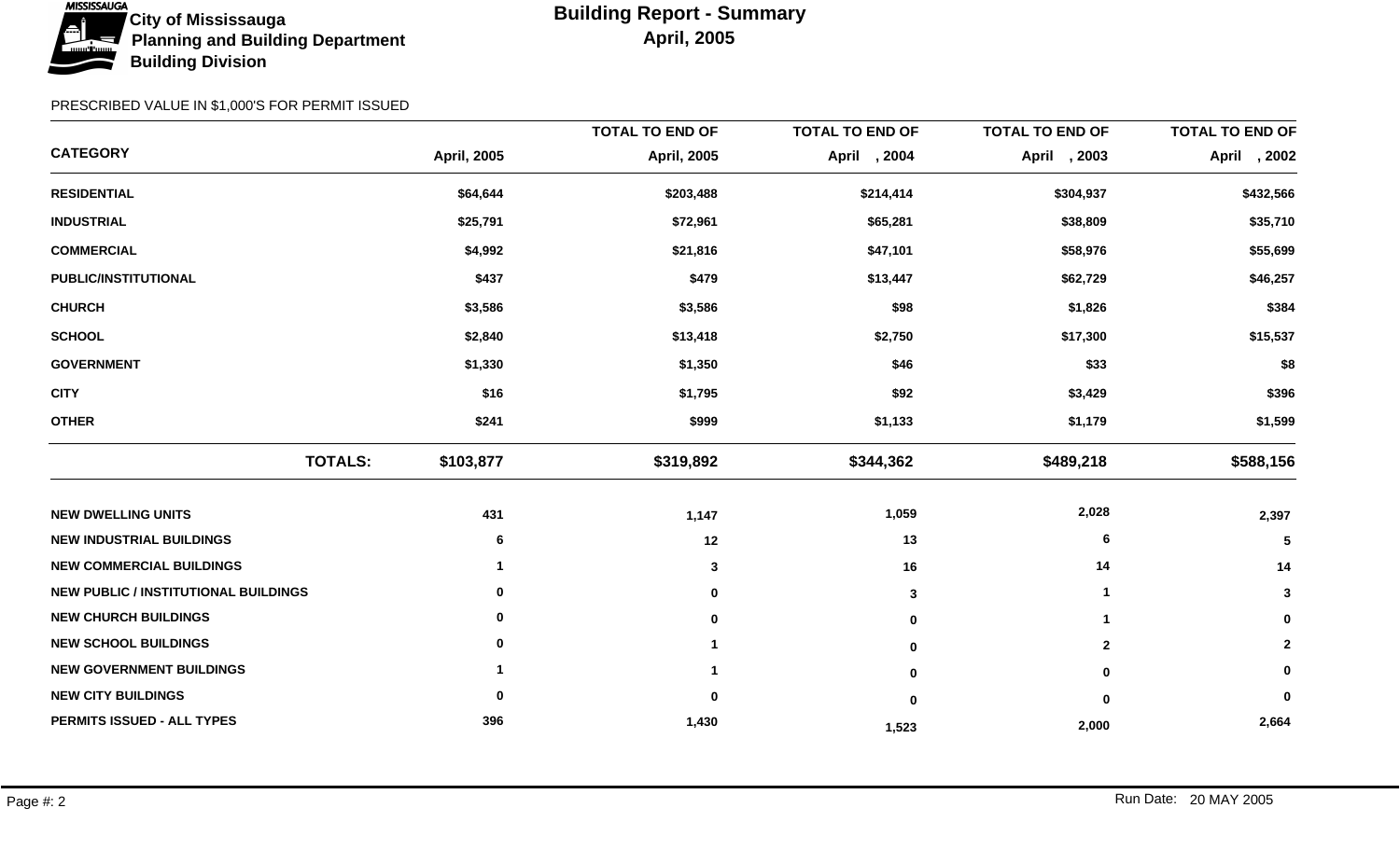

|                                             |                            | <b>TOTAL TO END OF</b> | <b>TOTAL TO END OF</b> | <b>TOTAL TO END OF</b> | <b>TOTAL TO END OF</b> |
|---------------------------------------------|----------------------------|------------------------|------------------------|------------------------|------------------------|
| <b>CATEGORY</b>                             | May, 2005                  | May, 2005              | May<br>, 2004          | May<br>, 2003          | <b>May</b><br>, 2002   |
| <b>RESIDENTIAL</b>                          | \$54,739                   | \$258,227              | \$252,598              | \$387,959              | \$508,659              |
| <b>INDUSTRIAL</b>                           | \$15,970                   | \$88,931               | \$78,788               | \$49,911               | \$48,206               |
| <b>COMMERCIAL</b>                           | \$5,802                    | \$27,618               | \$55,756               | \$70,070               | \$72,179               |
| <b>PUBLIC/INSTITUTIONAL</b>                 | \$512                      | \$991                  | \$13,533               | \$62,751               | \$46,271               |
| <b>CHURCH</b>                               | \$38                       | \$3,624                | \$98                   | \$1,826                | \$434                  |
| <b>SCHOOL</b>                               | \$499                      | \$13,917               | \$4,868                | \$32,760               | \$19,028               |
| <b>GOVERNMENT</b>                           | \$0                        | \$1,350                | \$46                   | \$33                   | \$158                  |
| <b>CITY</b>                                 | \$92                       | \$1,887                | \$643                  | \$4,642                | \$459                  |
| <b>OTHER</b>                                | \$380                      | \$1,379                | \$1,420                | \$1,387                | \$1,894                |
|                                             | <b>TOTALS:</b><br>\$78,032 | \$397,924              | \$407,750              | \$611,339              | \$697,288              |
| <b>NEW DWELLING UNITS</b>                   | 294                        | 1,441                  | 1,232                  | 2,571                  | 2,816                  |
| <b>NEW INDUSTRIAL BUILDINGS</b>             | 0                          | 12                     | 16                     | $\overline{7}$         | 5                      |
| <b>NEW COMMERCIAL BUILDINGS</b>             |                            | $\overline{7}$         | 20                     | 16                     | 20                     |
| <b>NEW PUBLIC / INSTITUTIONAL BUILDINGS</b> | 0                          | 0                      | 3                      | 1                      | $\mathbf{3}$           |
| <b>NEW CHURCH BUILDINGS</b>                 | 0                          | $\bf{0}$               | 0                      |                        | 0                      |
| <b>NEW SCHOOL BUILDINGS</b>                 | 0                          |                        | 0                      | 3                      | $\mathbf 2$            |
| <b>NEW GOVERNMENT BUILDINGS</b>             | 0                          |                        | $\bf{0}$               | $\bf{0}$               | 0                      |
| <b>NEW CITY BUILDINGS</b>                   | 0                          | 0                      | 0                      | $\bf{0}$               | $\overline{2}$         |
| PERMITS ISSUED - ALL TYPES                  | 369                        | 1,799                  | 1,912                  | 2,462                  | 3,234                  |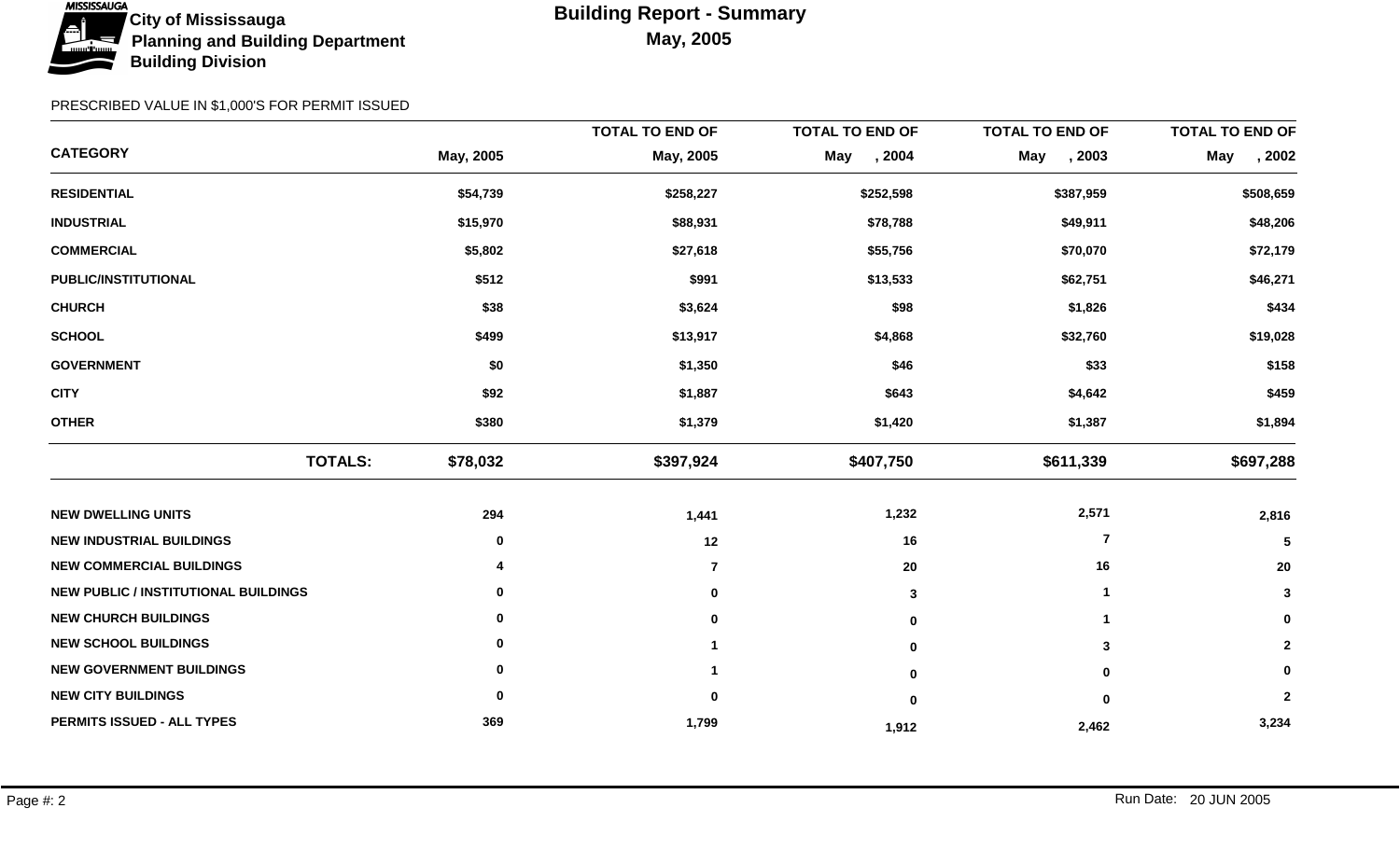

|                                             |                   | <b>TOTAL TO END OF</b> | <b>TOTAL TO END OF</b> | <b>TOTAL TO END OF</b> | <b>TOTAL TO END OF</b> |
|---------------------------------------------|-------------------|------------------------|------------------------|------------------------|------------------------|
| <b>CATEGORY</b>                             | <b>June, 2005</b> | <b>June, 2005</b>      | , 2004<br>June         | June , 2003            | , 2002<br>June         |
| <b>RESIDENTIAL</b>                          | \$42,123          | \$300,350              | \$324,955              | \$476,490              | \$581,893              |
| <b>INDUSTRIAL</b>                           | \$14,132          | \$103,063              | \$103,673              | \$72,331               | \$64,682               |
| <b>COMMERCIAL</b>                           | \$9,707           | \$37,325               | \$94,769               | \$86,748               | \$81,195               |
| <b>PUBLIC/INSTITUTIONAL</b>                 | \$74              | \$1,065                | \$13,596               | \$62,895               | \$46,281               |
| <b>CHURCH</b>                               | \$37              | \$3,661                | \$160                  | \$2,333                | \$882                  |
| <b>SCHOOL</b>                               | \$777             | \$14,694               | \$8,025                | \$48,292               | \$23,170               |
| <b>GOVERNMENT</b>                           | \$1               | \$1,351                | \$56                   | \$33                   | \$158                  |
| <b>CITY</b>                                 | \$1,678           | \$3,565                | \$674                  | \$8,135                | \$1,136                |
| <b>OTHER</b>                                | \$292             | \$1,671                | \$1,776                | \$1,744                | \$2,504                |
| <b>TOTALS:</b>                              | \$68,821          | \$466,745              | \$547,684              | \$759,001              | \$801,901              |
| <b>NEW DWELLING UNITS</b>                   | 226               | 1,667                  | 1,745                  | 3,026                  | 3,164                  |
| <b>NEW INDUSTRIAL BUILDINGS</b>             | 5                 | 17                     | 22                     | 11                     | 6                      |
| <b>NEW COMMERCIAL BUILDINGS</b>             |                   | 8                      | 31                     | 23                     | 22                     |
| <b>NEW PUBLIC / INSTITUTIONAL BUILDINGS</b> | 0                 | 0                      | 3                      | $\blacktriangleleft$   | $\mathbf 3$            |
| <b>NEW CHURCH BUILDINGS</b>                 | 0                 | $\bf{0}$               | 0                      | $\overline{2}$         | 0                      |
| <b>NEW SCHOOL BUILDINGS</b>                 | 0                 |                        | 0                      | 4                      | $\mathbf 2$            |
| <b>NEW GOVERNMENT BUILDINGS</b>             | 0                 |                        |                        | $\bf{0}$               | 0                      |
| <b>NEW CITY BUILDINGS</b>                   | 0                 | 0                      | $\bf{0}$               | $\bf{0}$               | $\overline{2}$         |
| PERMITS ISSUED - ALL TYPES                  | 510               | 2,309                  | 2,403                  | 3,013                  | 3,800                  |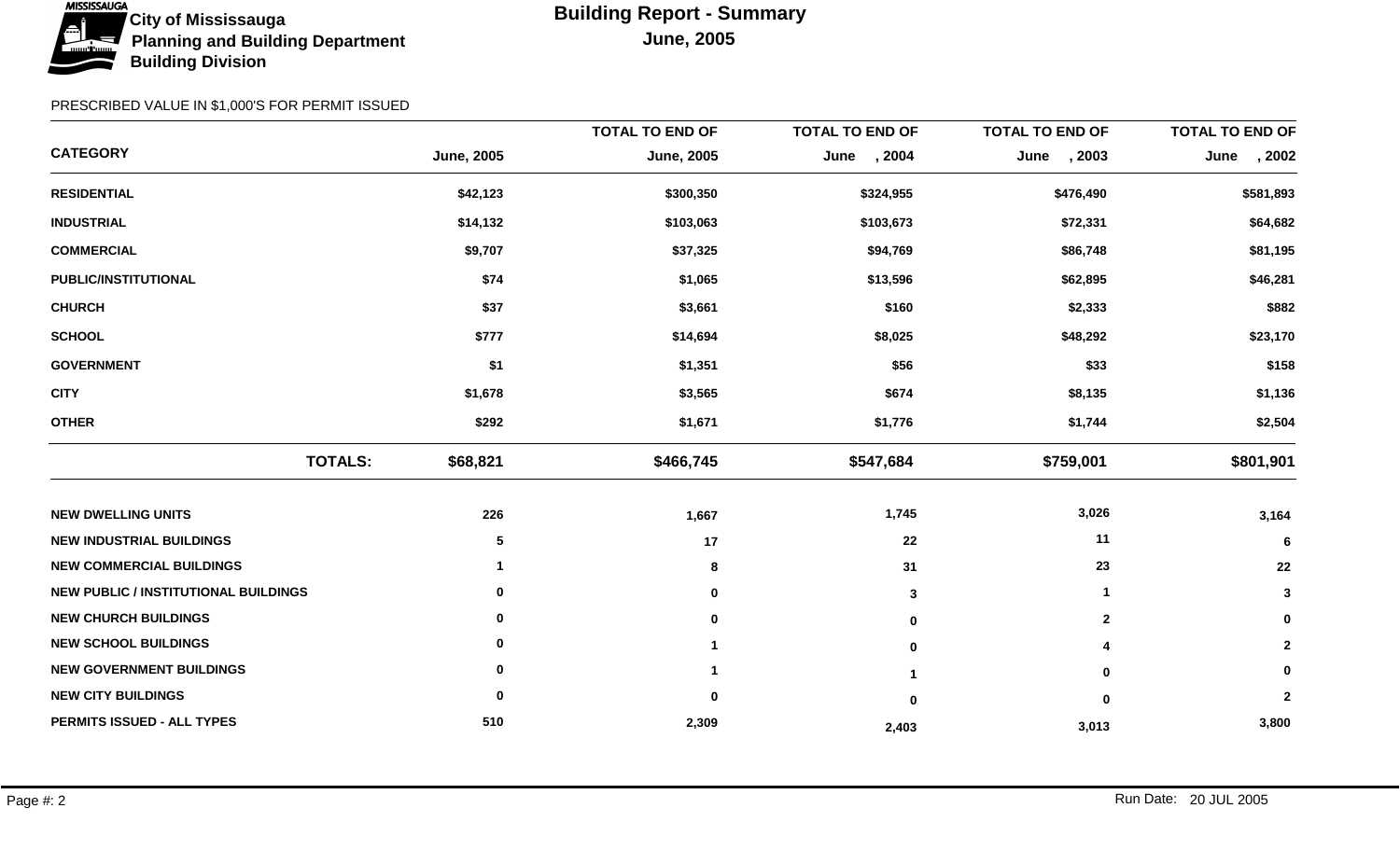

|                                             |                   | <b>TOTAL TO END OF</b> | <b>TOTAL TO END OF</b> | <b>TOTAL TO END OF</b> | <b>TOTAL TO END OF</b> |
|---------------------------------------------|-------------------|------------------------|------------------------|------------------------|------------------------|
| <b>CATEGORY</b>                             | <b>July, 2005</b> | <b>July, 2005</b>      | July , 2004            | July , 2003            | , 2002<br>July         |
| <b>RESIDENTIAL</b>                          | \$117,163         | \$417,513              | \$359,498              | \$591,342              | \$641,624              |
| <b>INDUSTRIAL</b>                           | \$17,636          | \$120,699              | \$160,267              | \$103,083              | \$81,789               |
| <b>COMMERCIAL</b>                           | \$18,102          | \$55,427               | \$118,989              | \$99,168               | \$131,437              |
| PUBLIC/INSTITUTIONAL                        | \$49              | \$1,114                | \$14,002               | \$84,073               | \$74,144               |
| <b>CHURCH</b>                               | \$415             | \$4,076                | \$5,866                | \$7,509                | \$1,785                |
| <b>SCHOOL</b>                               | \$3,309           | \$18,003               | \$35,032               | \$77,251               | \$25,623               |
| <b>GOVERNMENT</b>                           | \$0               | \$1,351                | \$3,955                | \$48                   | \$171                  |
| <b>CITY</b>                                 | \$38              | \$3,603                | \$1,178                | \$8,148                | \$1,156                |
| <b>OTHER</b>                                | \$393             | \$2,064                | \$2,090                | \$2,105                | \$3,173                |
| <b>TOTALS:</b>                              | \$157,105         | \$623,850              | \$700,877              | \$972,727              | \$960,902              |
| <b>NEW DWELLING UNITS</b>                   | 1,002             | 2,669                  | 1,886                  | 3,793                  | 3,461                  |
| <b>NEW INDUSTRIAL BUILDINGS</b>             | 1                 | 18                     | 34                     | 15                     | 8                      |
| <b>NEW COMMERCIAL BUILDINGS</b>             | 8                 | 16                     | 35                     | 28                     | 33                     |
| <b>NEW PUBLIC / INSTITUTIONAL BUILDINGS</b> | 0                 | 0                      | 3                      | $\mathbf{2}$           | 4                      |
| <b>NEW CHURCH BUILDINGS</b>                 |                   |                        | $\mathbf{2}$           | 3                      | $\mathbf{1}$           |
| <b>NEW SCHOOL BUILDINGS</b>                 | 0                 |                        |                        | 5                      | $\mathbf{2}$           |
| <b>NEW GOVERNMENT BUILDINGS</b>             | 0                 |                        | 3                      | $\bf{0}$               | 0                      |
| <b>NEW CITY BUILDINGS</b>                   | 0                 | 0                      | $\mathbf{0}$           | $\bf{0}$               | $\mathbf{2}$           |
| PERMITS ISSUED - ALL TYPES                  | 424               | 2,733                  | 2,815                  | 3,531                  | 4,378                  |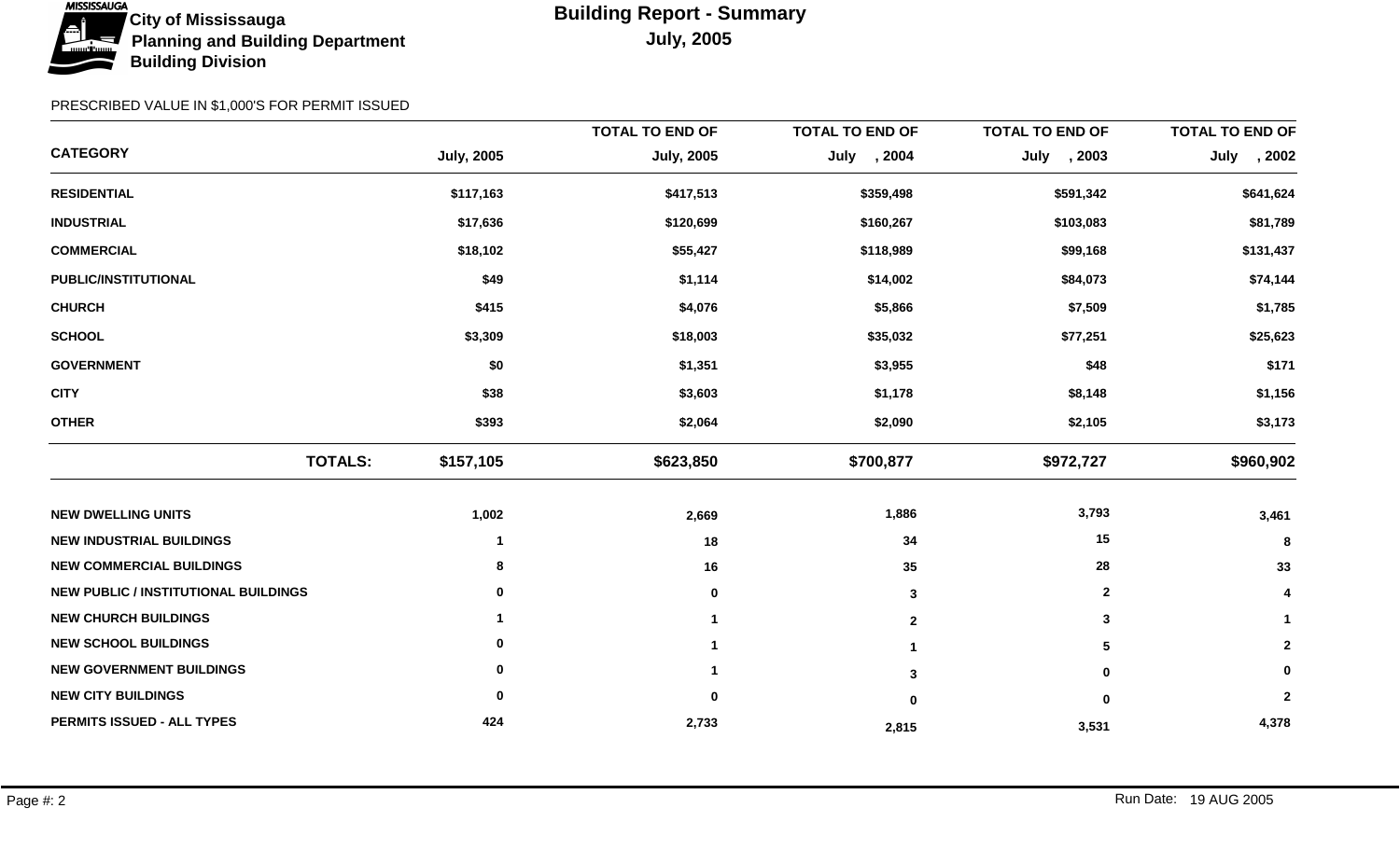

|                                             |                     | <b>TOTAL TO END OF</b> | <b>TOTAL TO END OF</b> | <b>TOTAL TO END OF</b> | <b>TOTAL TO END OF</b> |
|---------------------------------------------|---------------------|------------------------|------------------------|------------------------|------------------------|
| <b>CATEGORY</b>                             | <b>August, 2005</b> | <b>August, 2005</b>    | August, 2004           | August , 2003          | August, 2002           |
| <b>RESIDENTIAL</b>                          | \$26,405            | \$443,918              | \$376,610              | \$667,774              | \$767,568              |
| <b>INDUSTRIAL</b>                           | \$16,683            | \$137,382              | \$178,861              | \$127,150              | \$87,007               |
| <b>COMMERCIAL</b>                           | \$11,658            | \$67,085               | \$125,440              | \$106,882              | \$139,756              |
| PUBLIC/INSTITUTIONAL                        | \$552               | \$1,666                | \$21,870               | \$84,151               | \$74,191               |
| <b>CHURCH</b>                               | \$0                 | \$4,076                | \$5,866                | \$7,540                | \$1,785                |
| <b>SCHOOL</b>                               | \$30,534            | \$48,537               | \$35,526               | \$79,694               | \$36,465               |
| <b>GOVERNMENT</b>                           | \$0                 | \$1,351                | \$3,955                | \$53                   | \$206                  |
| <b>CITY</b>                                 | \$0                 | \$3,603                | \$1,259                | \$10,530               | \$11,461               |
| <b>OTHER</b>                                | \$389               | \$2,453                | \$2,336                | \$2,525                | \$3,869                |
| <b>TOTALS:</b>                              | \$86,221            | \$710,071              | \$751,723              | \$1,086,299            | \$1,122,308            |
| <b>NEW DWELLING UNITS</b>                   | 105                 | 2,774                  | 1,931                  | 4,373                  | 4,508                  |
| <b>NEW INDUSTRIAL BUILDINGS</b>             | 3                   | 21                     | 38                     | 17                     | 9                      |
| <b>NEW COMMERCIAL BUILDINGS</b>             | 3                   | 19                     | 39                     | 33                     | 34                     |
| <b>NEW PUBLIC / INSTITUTIONAL BUILDINGS</b> | 0                   | 0                      | 4                      | $\mathbf{2}$           | 4                      |
| <b>NEW CHURCH BUILDINGS</b>                 | 0                   |                        | $\mathbf{2}$           | 3                      | $\mathbf{1}$           |
| <b>NEW SCHOOL BUILDINGS</b>                 |                     | $\mathbf{2}$           |                        | 5                      | 3                      |
| <b>NEW GOVERNMENT BUILDINGS</b>             | 0                   |                        | 3                      | $\bf{0}$               | 0                      |
| <b>NEW CITY BUILDINGS</b>                   | 0                   | 0                      | 0                      |                        | 4                      |
| PERMITS ISSUED - ALL TYPES                  | 323                 | 3,056                  | 3,182                  | 3,921                  | 5,005                  |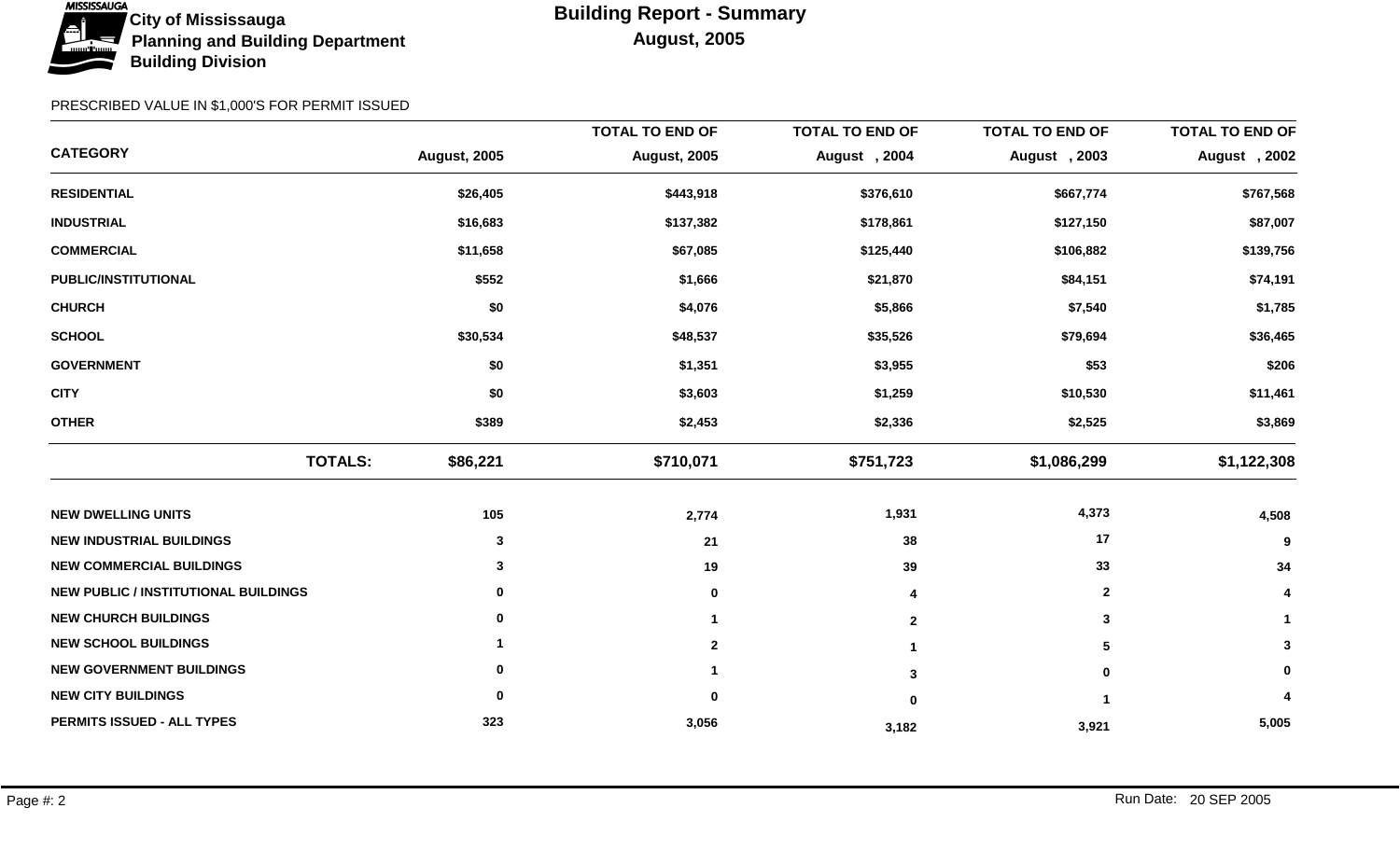

|                                             |                 | <b>TOTAL TO END OF</b> | <b>TOTAL TO END OF</b> | <b>TOTAL TO END OF</b> | <b>TOTAL TO END OF</b> |
|---------------------------------------------|-----------------|------------------------|------------------------|------------------------|------------------------|
| <b>CATEGORY</b>                             | September, 2005 | September, 2005        | September, 2004        | September, 2003        | September, 2002        |
| <b>RESIDENTIAL</b>                          | \$43,683        | \$487,601              | \$527,547              | \$728,520              | \$846,691              |
| <b>INDUSTRIAL</b>                           | \$16,955        | \$154,337              | \$204,565              | \$149,519              | \$94,534               |
| <b>COMMERCIAL</b>                           | \$33,819        | \$100,904              | \$133,516              | \$134,466              | \$145,968              |
| PUBLIC/INSTITUTIONAL                        | \$88            | \$1,754                | \$22,091               | \$86,395               | \$85,273               |
| <b>CHURCH</b>                               | \$681           | \$4,757                | \$5,946                | \$8,040                | \$2,023                |
| <b>SCHOOL</b>                               | \$3,511         | \$52,048               | \$35,571               | \$80,347               | \$36,593               |
| <b>GOVERNMENT</b>                           | \$3,776         | \$5,127                | \$3,955                | \$53                   | \$206                  |
| <b>CITY</b>                                 | \$178           | \$3,781                | \$1,846                | \$10,564               | \$11,740               |
| <b>OTHER</b>                                | \$540           | \$2,993                | \$2,490                | \$3,032                | \$4,587                |
| <b>TOTALS:</b>                              | \$103,231       | \$813,302              | \$937,527              | \$1,200,936            | \$1,227,615            |
| <b>NEW DWELLING UNITS</b>                   | 271             | 3,045                  | 2,887                  | 4,669                  | 4,937                  |
| <b>NEW INDUSTRIAL BUILDINGS</b>             | 4               | 25                     | 41                     | 22                     | 9                      |
| <b>NEW COMMERCIAL BUILDINGS</b>             | 5               | 24                     | 42                     | 46                     | 37                     |
| <b>NEW PUBLIC / INSTITUTIONAL BUILDINGS</b> | 0               | $\bf{0}$               | 4                      | 4                      | 5                      |
| <b>NEW CHURCH BUILDINGS</b>                 | 0               |                        | $\mathbf 2$            | 3                      |                        |
| <b>NEW SCHOOL BUILDINGS</b>                 | 0               | $\mathbf{2}$           |                        | 5                      | 3                      |
| <b>NEW GOVERNMENT BUILDINGS</b>             |                 | $\mathbf{2}$           | 3                      | 0                      | 0                      |
| <b>NEW CITY BUILDINGS</b>                   | 0               | 0                      | 3                      |                        | 4                      |
| PERMITS ISSUED - ALL TYPES                  | 369             | 3,425                  | 3,822                  | 4,469                  | 5,662                  |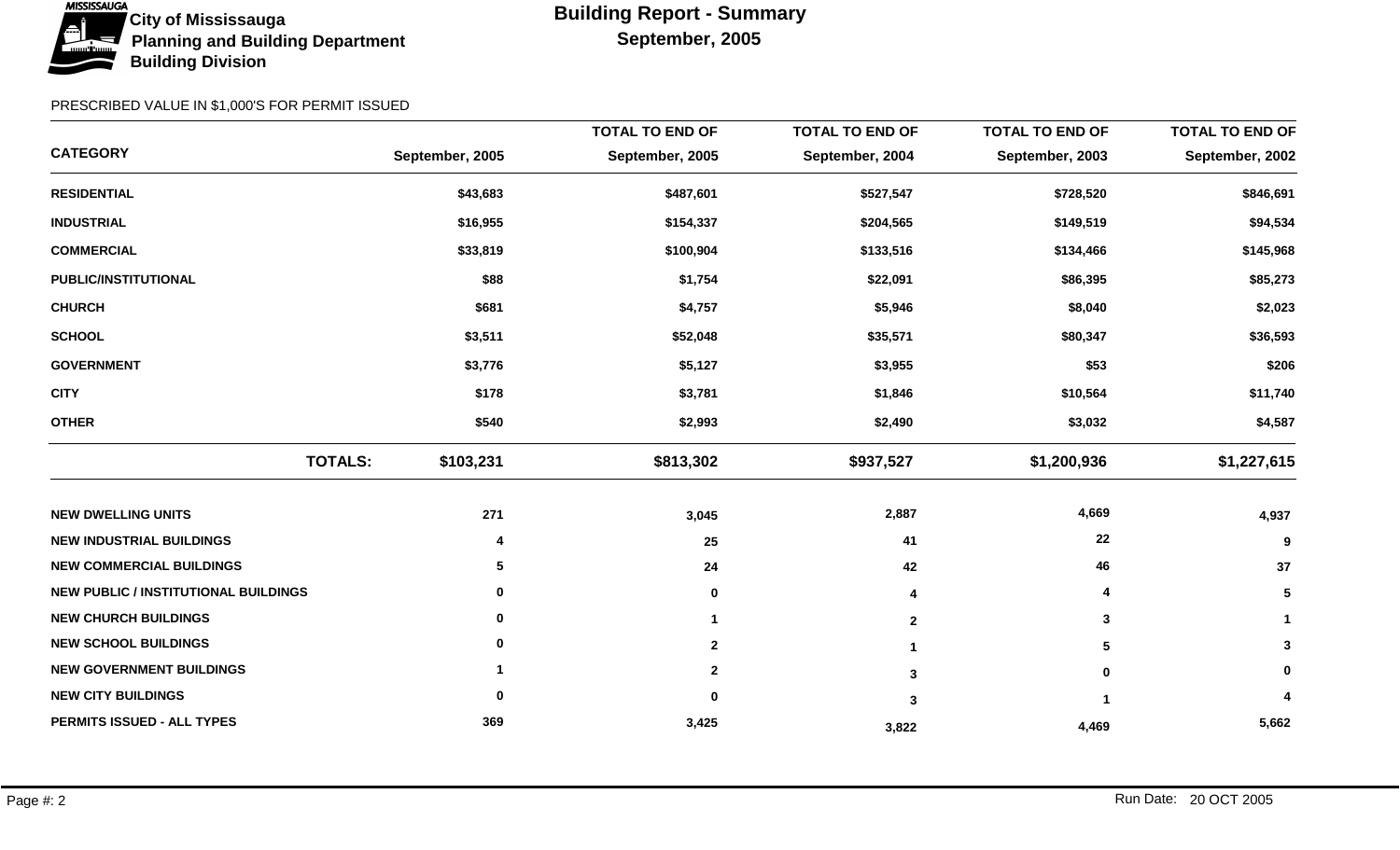

|                                             |                |          | <b>TOTAL TO END OF</b> | <b>TOTAL TO END OF</b> | <b>TOTAL TO END OF</b> | <b>TOTAL TO END OF</b> |
|---------------------------------------------|----------------|----------|------------------------|------------------------|------------------------|------------------------|
| <b>CATEGORY</b>                             | October, 2005  |          | October, 2005          | October, 2004          | October, 2003          | October, 2002          |
| <b>RESIDENTIAL</b>                          |                | \$34,418 | \$522,019              | \$563,067              | \$757,225              | \$886,368              |
| <b>INDUSTRIAL</b>                           |                | \$12,265 | \$166,602              | \$227,131              | \$168,680              | \$111,491              |
| <b>COMMERCIAL</b>                           |                | \$7,913  | \$108,817              | \$148,879              | \$143,311              | \$154,796              |
| PUBLIC/INSTITUTIONAL                        |                | \$0      | \$1,754                | \$22,400               | \$86,785               | \$90,668               |
| <b>CHURCH</b>                               |                | \$2,155  | \$6,912                | \$5,946                | \$8,080                | \$2,127                |
| <b>SCHOOL</b>                               |                | \$28,543 | \$80,591               | \$55,530               | \$90,651               | \$36,593               |
| <b>GOVERNMENT</b>                           |                | \$761    | \$5,888                | \$4,043                | \$53                   | \$224                  |
| <b>CITY</b>                                 |                | \$146    | \$3,927                | \$1,894                | \$10,778               | \$11,903               |
| <b>OTHER</b>                                |                | \$472    | \$3,465                | \$2,675                | \$3,331                | \$5,091                |
|                                             | <b>TOTALS:</b> | \$86,673 | \$899,975              | \$1,031,565            | \$1,268,894            | \$1,299,261            |
| <b>NEW DWELLING UNITS</b>                   |                | 265      | 3,310                  | 3,025                  | 4,797                  | 5,101                  |
| <b>NEW INDUSTRIAL BUILDINGS</b>             |                | 4        | 29                     | 45                     | 26                     | 12                     |
| <b>NEW COMMERCIAL BUILDINGS</b>             |                | 3        | 27                     | 44                     | 49                     | 40                     |
| <b>NEW PUBLIC / INSTITUTIONAL BUILDINGS</b> |                | 0        | 0                      |                        |                        | 5                      |
| <b>NEW CHURCH BUILDINGS</b>                 |                | 0        |                        | $\mathbf{2}$           | 3                      | $\mathbf 1$            |
| <b>NEW SCHOOL BUILDINGS</b>                 |                |          | 3                      | 3                      | 6                      | $\mathbf{3}$           |
| <b>NEW GOVERNMENT BUILDINGS</b>             |                |          | 3                      |                        | 0                      | 0                      |
| <b>NEW CITY BUILDINGS</b>                   |                | 0        |                        | -3                     |                        | 5                      |
| PERMITS ISSUED - ALL TYPES                  |                | 353      | 3,778                  | 4,253                  | 4,917                  | 6,148                  |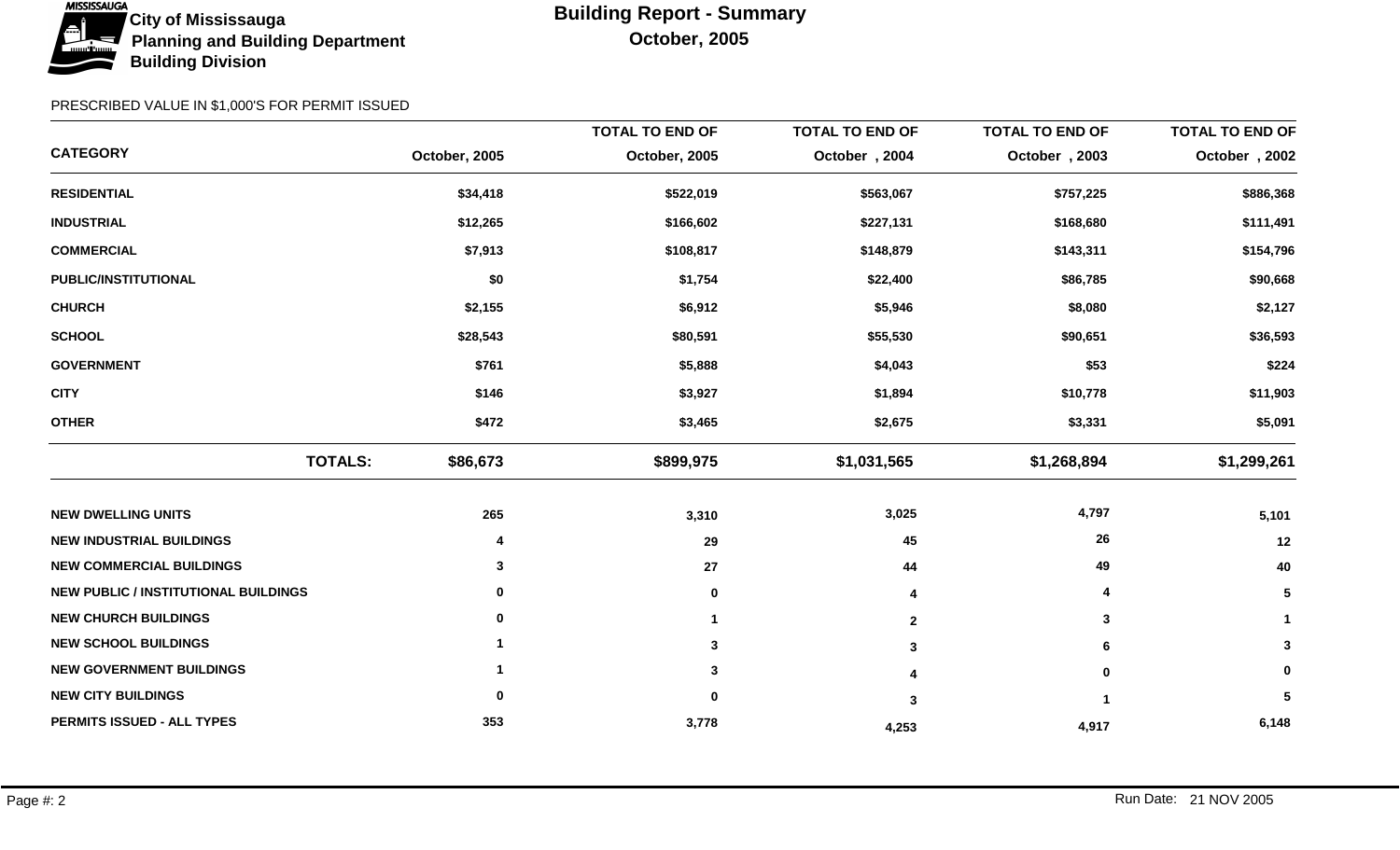

|                                             |                            | <b>TOTAL TO END OF</b> | <b>TOTAL TO END OF</b> | <b>TOTAL TO END OF</b> | <b>TOTAL TO END OF</b> |
|---------------------------------------------|----------------------------|------------------------|------------------------|------------------------|------------------------|
| <b>CATEGORY</b>                             | November, 2005             | November, 2005         | November, 2004         | November, 2003         | November, 2002         |
| <b>RESIDENTIAL</b>                          | \$38,426                   | \$560,445              | \$581,702              | \$871,527              | \$973,371              |
| <b>INDUSTRIAL</b>                           | \$32,715                   | \$199,317              | \$279,972              | \$176,143              | \$130,190              |
| <b>COMMERCIAL</b>                           | \$10,411                   | \$119,228              | \$160,871              | \$150,327              | \$180,821              |
| PUBLIC/INSTITUTIONAL                        | \$2,709                    | \$4,463                | \$22,519               | \$86,800               | \$90,752               |
| <b>CHURCH</b>                               | \$15                       | \$6,927                | \$6,001                | \$8,080                | \$2,127                |
| <b>SCHOOL</b>                               | \$10,431                   | \$91,022               | \$68,260               | \$98,506               | \$36,743               |
| <b>GOVERNMENT</b>                           | \$0                        | \$5,888                | \$4,913                | \$53                   | \$224                  |
| <b>CITY</b>                                 | \$1                        | \$3,928                | \$3,201                | \$10,793               | \$11,933               |
| <b>OTHER</b>                                | \$571                      | \$4,036                | \$3,121                | \$3,796                | \$5,449                |
|                                             | <b>TOTALS:</b><br>\$95,279 | \$995,254              | \$1,130,560            | \$1,406,025            | \$1,431,610            |
| <b>NEW DWELLING UNITS</b>                   | 191                        | 3,501                  | 3,087                  | 5,406                  | 5,667                  |
| <b>NEW INDUSTRIAL BUILDINGS</b>             | 1                          | 30                     | 48                     | 29                     | 14                     |
| <b>NEW COMMERCIAL BUILDINGS</b>             | 3                          | 30                     | 50                     | 52                     | 48                     |
| <b>NEW PUBLIC / INSTITUTIONAL BUILDINGS</b> |                            |                        |                        |                        | 5                      |
| <b>NEW CHURCH BUILDINGS</b>                 | 0                          |                        | $\mathbf{2}$           | 3                      | $\mathbf 1$            |
| <b>NEW SCHOOL BUILDINGS</b>                 |                            |                        | 3                      | $\overline{7}$         | $\mathbf{3}$           |
| <b>NEW GOVERNMENT BUILDINGS</b>             | 0                          |                        | 5                      | $\bf{0}$               | 0                      |
| <b>NEW CITY BUILDINGS</b>                   | 0                          |                        | 5                      |                        | 5                      |
| PERMITS ISSUED - ALL TYPES                  | 367                        | 4,145                  | 4,588                  | 5,552                  | 6,622                  |